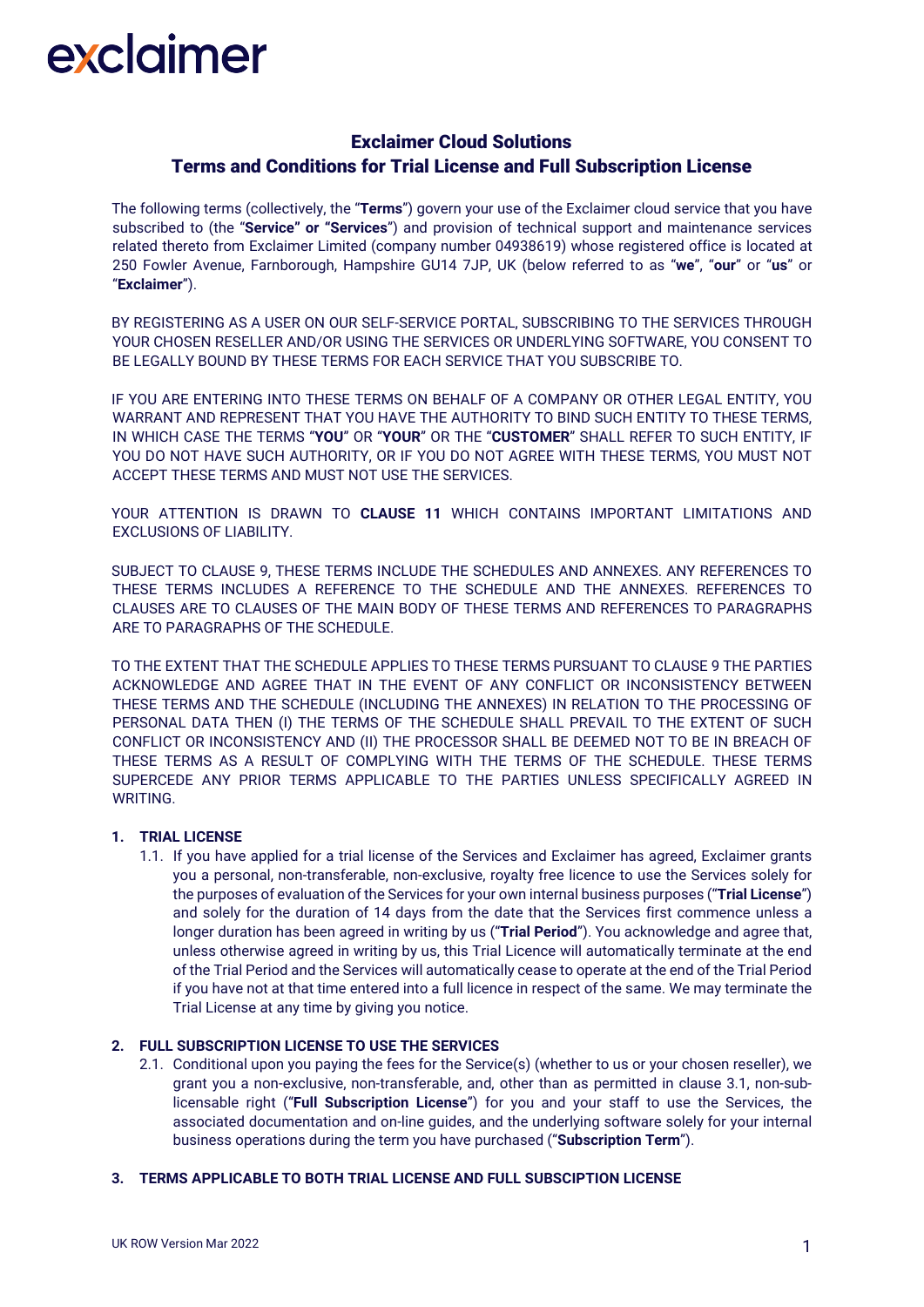- 3.1. You are prohibited from allowing access to the Services to third parties except as otherwise set forth herein. However, you may choose to offer access to and use of the Services to your affiliates (meaning any entity that directly or indirectly controls, is controlled by, or is under common control with you) ("**Permitted Access**") provided that where you offer such Permitted Access (a) you shall ensure that all such use and access complies with these Terms; (b) you shall remain the contracting party with us and you shall be responsible for the payment of all subscription fees; (c) you shall retain full responsibility for all acts and omissions of your affiliates in relation to such access to and use of the Services and you shall be liable for all acts and omissions of your affiliates as if they were your own acts or omissions. All passwords and other access details provided by us to you are confidential and you shall ensure that all those with Permitted Access are aware of the confidential nature of such details.
- 3.2. You agree to notify us promptly upon becoming aware of any unauthorised use or access of the Services or the underlying software.
- 3.3. You agree on demand to indemnify us from and against all losses, costs, demands, damages, judgments, claims, settlements, interest, fees and expenses (including but not limited to legal fees and other professional fees) arising out of or in connection with a breach by you or your affiliates of any of the terms of clause 3.4.
- 3.4. You agree that you and your affiliates with Permitted Access will not:
	- 3.4.1.take any action intended to interfere with or disrupt the Services or any other user's use of the Services;
	- 3.4.2.use or access the Services for transmission or posting of abusive, indecent, obscene or pornographic material, material that is libellous or offensive, spamming, sending junk mail, hacking, password cracking, IP spoofing, unsolicited or unauthorised advertising, illegal, immoral or any other similar improper purpose or in violation of our Acceptable Use Policy published at www.exclaimer.com;
	- 3.4.3.use or access the Services to create products or services which compete with the Services or underlying software;
	- 3.4.4.except as may be allowed by any applicable law which is incapable of exclusion by agreement between the parties:
		- 3.4.4.1.attempt to copy, modify, duplicate, create derivative works from, frame, mirror, republish, download, display, transmit, or distribute all or any portion of the Services or underlying software in any form or media or by any means;
		- 3.4.4.2.attempt to reverse compile, disassemble, reverse engineer or otherwise reduce to human-perceivable form all or any part of the Services or the underlying software;
	- 3.4.5.license, sell, rent, lease, transfer, assign, distribute, display, disclose, or otherwise commercially exploit, or otherwise make the Services or underlying software available to any third party except those with Permitted Access;
	- 3.4.6.allow Services or the underlying software to become the subject of any charge, lien or encumbrance;
	- 3.4.7.in respect of any custom fonts which are uploaded to our systems by you (or on your behalf) for use in connection with the relevant Services: (i) breach the terms of the licence between you and the third-party grantor in respect of the use of such fonts or (ii) upload any such fonts unless you have in place at the time of upload and maintain in place for the duration of these Terms a license authorising use of such fonts in connection with the Services;
	- 3.4.8.use the Services for bulk marketing purposes or in connection with automated mailing systems (other than in course of marketing your own goods and services as part of your normal business operations);
	- 3.4.9.use the Services and the underlying software in any manner which will or may breach any laws, rules, regulations and/or codes which are legally binding and which are applicable to the use of the Services (and underlying software) including (without limitation) any laws applicable to the protection of personal data; and
	- 3.4.10. use the Services in any manner or for a purpose not permitted by applicable export laws, regulations or sanctions; nor export or re-export the Services to any country, region, organisation or individual that is named as a restricted area or person on any applicable export laws, regulations or sanctions.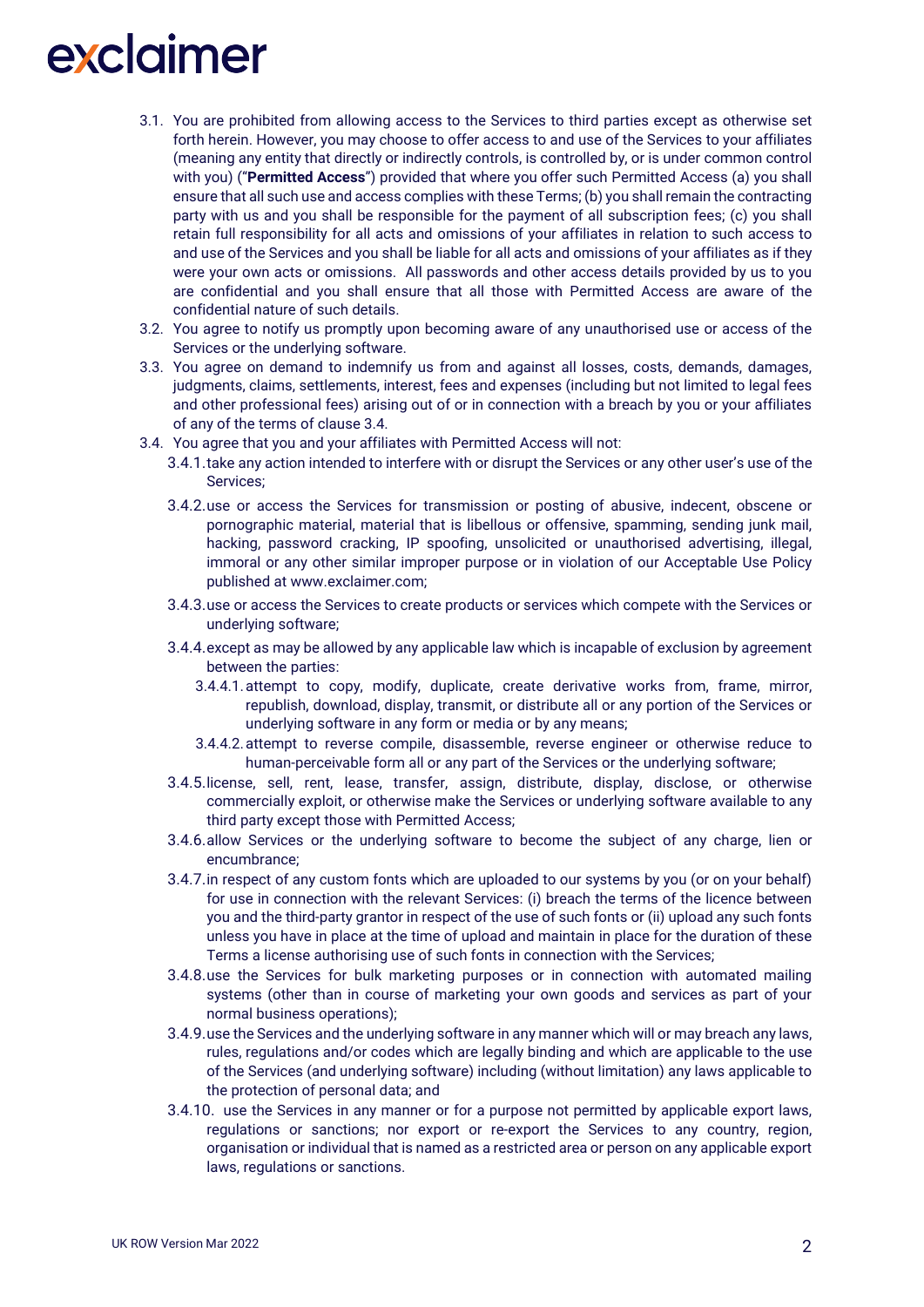- 3.5. You are solely responsible for the content of emails or other communications sent using any of the Services and for selecting recipients of such emails. In the event that you are in breach of any of the terms of clause 3.4, you agree that we may also suspend or terminate your subscription to the relevant Service(s).
- 3.6. Where the Service involves us sending email alerts to you, you agree to supply us in a timely manner: (i) the full and accurate details (including but not limited to names and email addresses) of all recipients of the emails ("**Lists**"); the content, images, designs and any other information you reasonably require to be sent by us in the emails ("**Content**"), and (iii) to instruct us as and when the emails are to be sent. Any date given by us to you for sending of such emails is conditional upon you providing the Lists and other information aforesaid.
- 3.7. You warrant that all Content submitted by you to us is your own original work and you have the right to make it available to us for the purpose of the Service. You will be responsible for dealing with any complaints from recipients of the Content and for any inaccuracies with the Lists. You shall ensure that you have the right under applicable data protection laws to send Content to the persons on the Lists.

#### **4. FULL SUBSCRIPTION LICENSE DURATION, FEES, BILLING AND RENEWAL**

- 4.1. The minimum duration of a Full Subscription License is twelve (12) months from and including the date that you start to use the Services ("**Initial Full Subscription License Period**"). Following the expiry of the Initial Full Subscription License Period, your subscription shall continue automatically unless and until cancelled in accordance with clause 6.2, or otherwise terminated in accordance with these Terms. If you purchase additional Services part way through a licensing period, the term of the new Services purchased shall be coterminous with the original license duration.
- 4.2. By subscribing to the Services, you agree to pay the applicable fees for the Full Subscription License (as selected by you during the online subscription process or with your reseller as applicable) plus any applicable taxes and duties, if any.
- 4.3. If you are buying your Full Subscription License direct from us, we reserve the right to change the fees at the end of the Initial Full Subscription Period and each anniversary thereafter.
- 4.4. Unless otherwise agreed in writing by us, our subscription fee is payable monthly in advance based, as a minimum, on the total number of users you have purchased. If the number of users increases at any time, the increased number of users shall be the basis for all further subscription fees. You may not reduce the number of users during the Initial Full Subscription License Period. In this context, "**users**" means the number of unique email addresses.
- 4.5. Each month we will verify the number of users and invoice you for that number as a minimum in the following month or provide such information to your chosen reseller so they can invoice you appropriately.

#### **5. PAYMENT TERMS (IF YOU ARE BUYING DIRECT FROM US)**

- 5.1. During the registration process, we may ask you to choose i) your preferred subscription fee structure and ii) one of the payment methods accepted by us for your subscription fees being either a) credit or debit card or b) direct debit. If your card details change, you must notify us failing which your subscription could be suspended or terminated. We may also agree an invoicing/purchase order payment structure on request.
- 5.2. If your subscription is cancelled by either you or us for whatever reason, we will not provide a refund or credit for any unused subscription period as we will incur costs as a result of the cancellation unless the cancellation was by you for our unremedied breach or by us for convenience.
- 5.3. For credit and debit card payments, we use third-party intermediaries to manage credit and debit card processing. These intermediaries are not permitted to store, retain or use your billing information except as required to process your credit or debit card payment for us. You give us authority to share your information (including without limitation credit and debit card details and other personal data as required) with the third-party intermediaries for such purposes.
- 5.4. We will email you with a copy of our invoice for the relevant payment period. It is your responsibility to ensure that we are updated on the email address to which you require invoices to be sent. You shall pay each invoice submitted to you by us in full and cleared funds within fourteen (14) days of the date of the relevant invoice (the "**Due Date**"). Where you choose to pay by credit or debit card,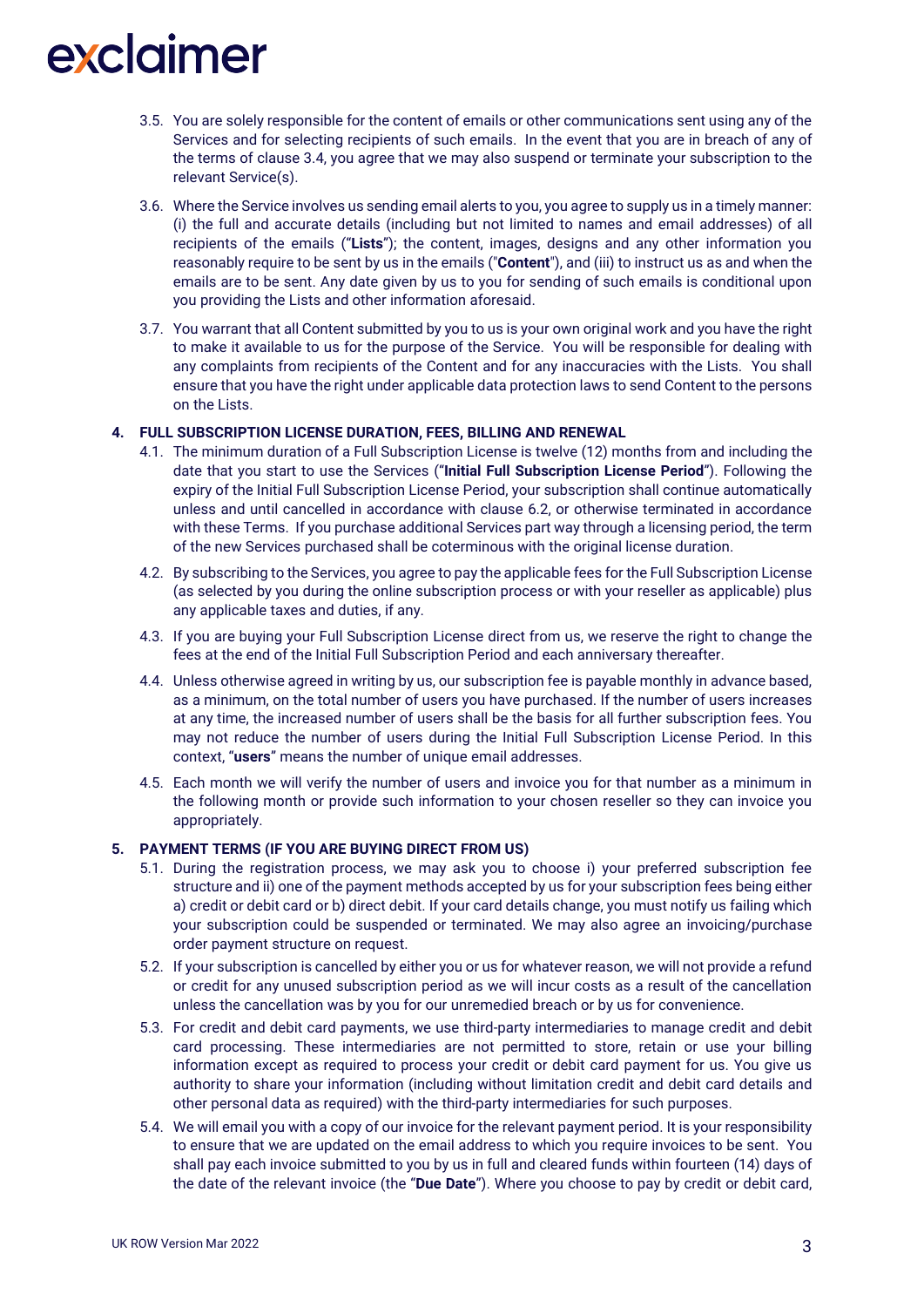you authorise us to charge your payment method automatically for the subscription fees payable under these Terms.

- 5.5. You are responsible for paying any taxes (including without limitation any sales, use or withholding taxes now or hereafter enacted), and any duties, levies, excises or tariffs (together "**duties**"), that are applicable to receipt of the Service. All payments hereunder shall be made without deduction for taxes or duties of any kind or nature.
- 5.6. If you fail to pay any amount due from you under these Terms on or before the Due Date for such amount, you shall pay interest on the overdue amount at the rate of four per cent (4%) per annum above the Bank of England's base rate from time to time. Such interest shall accrue on a daily basis from the Due Date until actual payment of the overdue amount, whether before or after judgment. You shall pay the interest together with the overdue amount.
- 5.7. We may suspend all Services until all overdue payments have been made in full.

#### **6. TERM AND TERMINATION**

- 6.1. These Terms will remain in force for the duration of the Trial Period and/or the Subscription Term, as applicable.
- 6.2. You may cancel your Full Subscription License at the end of the Initial Full Subscription License Period by giving us at least 30 days prior notice in writing, such notice being effective at the end of the Initial Full Subscription License Period. After the end of the Initial Full Subscription License Period, you may cancel your Full Subscription License at any time by giving us at least 30 days' notice in writing.
- 6.3. Without affecting any other right or remedy available to us, we may terminate the Full Subscription License for convenience at any time by giving you not less than 60 days' notice in writing.
- 6.4. Without affecting any other right or remedy available to it, either party may terminate the Full Subscription License with immediate effect by giving written notice to the other party if:
	- 6.4.1.the other party is in breach of a material term and has failed to remedy the breach within 30 days of receipt of a notice specifying the breach and requiring it to be remedied; or
	- 6.4.2. there is an order or a resolution for the liquidation, administration, dissolution or winding-up of the other party (except where such winding up is for the purpose of solvent amalgamation or reconstruction) or has an administrator or other receiver, manager, trustee, liquidator or similar officer appointed overall or any substantial part of its assets, or enters into or proposes any composition or arrangement with the other party's creditors generally or is subject to any analogous event or proceedings in any applicable jurisdiction.
- 6.5. Without affecting any other right or remedy available to us, we may terminate the Full Subscription License with immediate effect by giving written notice to you if you fail to pay any amount due under these Terms by the Due Date for payment and remain in default for more than 14 days after being notified in writing to make such payment.
- 6.6. On termination:
	- 6.6.1.all licences granted and Services supplied under these Terms shall immediately terminate and you shall immediately cease all use of the Services and the underlying software and shall procure that all those with Permitted Access cease the use of the Services and the underlying software;
	- 6.6.2.you shall immediately pay all sums due and / or invoiced by us or your reseller in respect of fees payable under these Terms;
	- 6.6.3.we may raise a further invoice which shall be payable immediately in respect of fees payable pursuant to these Terms in respect of which we have not previously raised an invoice;
	- 6.6.4.we shall be under no obligation to retain any of your data (including Lists and email templates) and we may delete all such information in accordance with our policies and applicable data protection laws.
- 6.7. Termination shall not affect any rights, remedies, obligations or liabilities of the parties that have accrued up to the date of termination or expiry.
- 6.8. Any provision of these Terms that expressly or by implication is intended to come into or continue in force on or after termination or expiry of these Terms shall remain in full force and effect.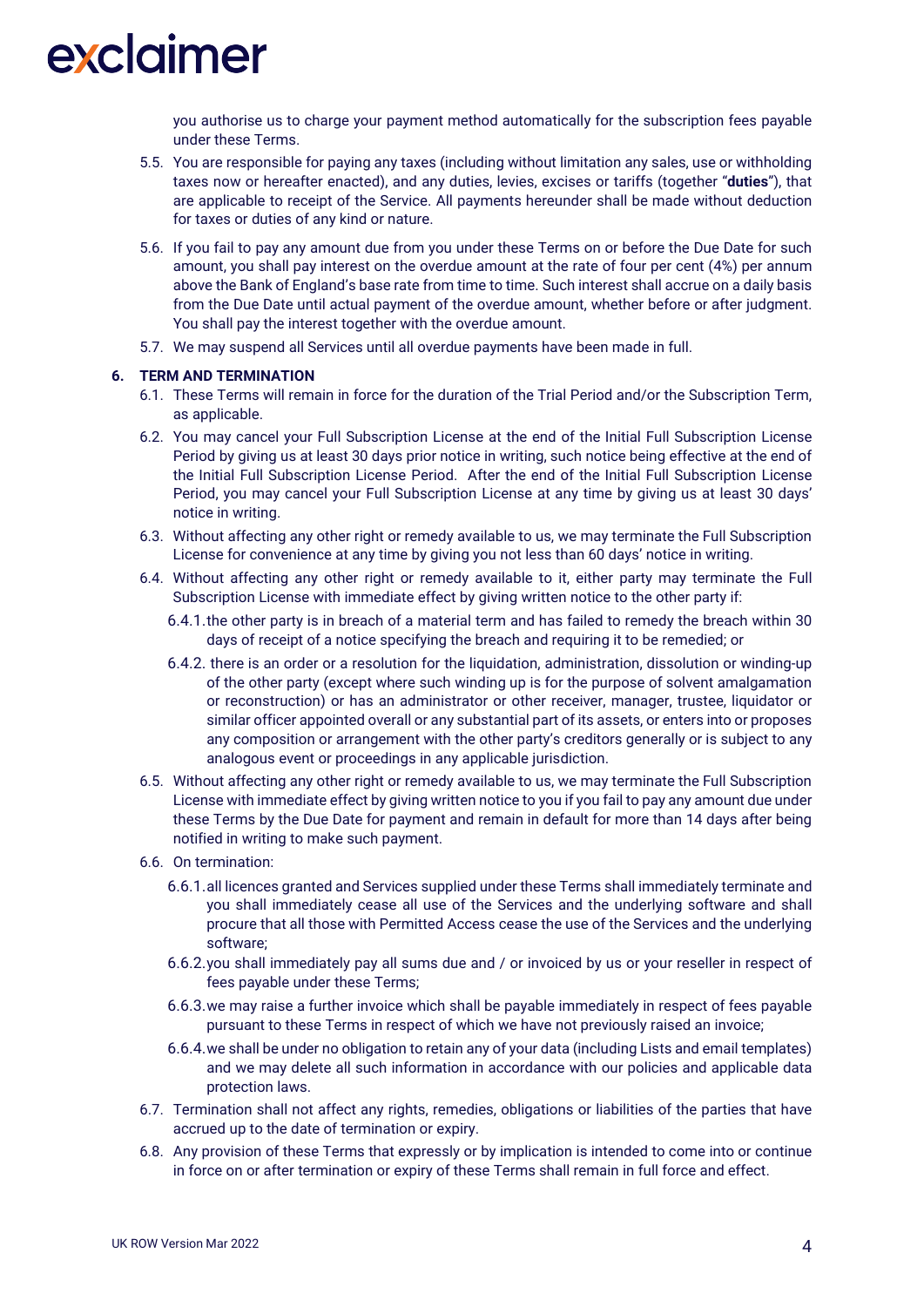### **7. INTELLECTUAL PROPERTY RIGHTS**

- 7.1. You acknowledge that we (or where applicable our licensors) own all rights, title and interest in and to all intellectual property rights in the Services, the associated documentation and on-line guides, and the underlying software used to provide the Services. These Terms do not grant you any rights to the same other than the rights expressly set out in these Terms. We acknowledge that you own all rights, title and interest in and to all information and data you provide to us in connection with these Terms and otherwise upload to and use with the Services, and intellectual property and other proprietary rights thereto. Nothing in this Agreement grants us or our Affiliates any rights to the same other than the rights expressly granted in these Terms.
- 7.2. You agree not to remove any copyright or proprietary notices used in connection with the Services. Certain marks, words and logos displayed as part of the Services, which may or may not be designated by a "™" "®" "SM" or other similar designation, constitute trademarks, trade names, or service marks belonging to us or our suppliers. You are not authorized to use any such marks. Ownership of all such marks and the goodwill associated with them remains with us or our suppliers.
- 7.3. If any third party brings any claim or action or otherwise alleges that the use of the Services (or any part thereof) infringes any intellectual property rights of that third party (a "**Claim**") or you become aware of any intention by a third party to make a Claim then you shall promptly:
	- 7.3.1.give us written notice of the Claim, specifying in reasonable, clear, full and accurate detail the nature of the Claim;
	- 7.3.2.not make any admission of liability, agreement or compromise in relation to the Claim without our prior written consent (which we may in our sole and absolute discretion withhold);
	- 7.3.3.give us and our advisors access to your premises and your officers, representatives, directors, employees, sub-contractors and to any relevant documentations and records which are within your control and allow us and our advisors to take copies for the purposes of assessing the Claim;
	- 7.3.4.procure that we and our advisors are given access to those with Permitted Access on terms equivalent to those set out in clause 7.3.3 above;
	- 7.3.5.provide such assistance in managing, negotiating, settling and resolving the Claim as we reasonably request; and
	- 7.3.6.allow us to have full conduct of the Claim including without limitation its management, negotiation, settlement and resolution.

#### **8. CONFIDENTIALITY**

- 8.1. The parties may not disclose or make available information which is proprietary or confidential and which is marked as "Confidential" or which would be regarded as confidential by a reasonable business person (the "**Confidential Information**"). Confidential Information shall include (but not be limited to) Lists, Content, details of the Services, the associated documentation, on-line guides, and the technology and software used to provide and use the Services and your Confidential Information shall include all data and other information you provide to us or otherwise upload to or use with the Services.
- 8.2. The parties agree not to use the Confidential Information of the other party for any purpose other than the use of or provision of the Services in accordance with these Terms. The parties agree not to disclose the Confidential Information of the other party to third parties and agree that they will restrict its disclosure to their employees who need to have the Confidential Information in order to carry out their employment duties. We may disclose your Confidential Information to persons of the type detailed in clause 13.7 where we exercise our rights thereunder. Where we do this, we will put in place with such persons' confidentiality obligations at least equivalent to, and in any case no less restrictive than, those set out in this clause 8.
- 8.3. Confidential Information shall not include any information that: (a) is or becomes publicly known through no action or inaction of the Receiving Party; (b) is in the possession of the Receiving Party at the time it receives the Confidential Information from the Disclosing Party; (c) the Receiving Party receives from a third party not under an obligation of confidentiality; or (d) is independently developed by the Receiving Party without use of or reference to the Disclosing Party's Confidential Information.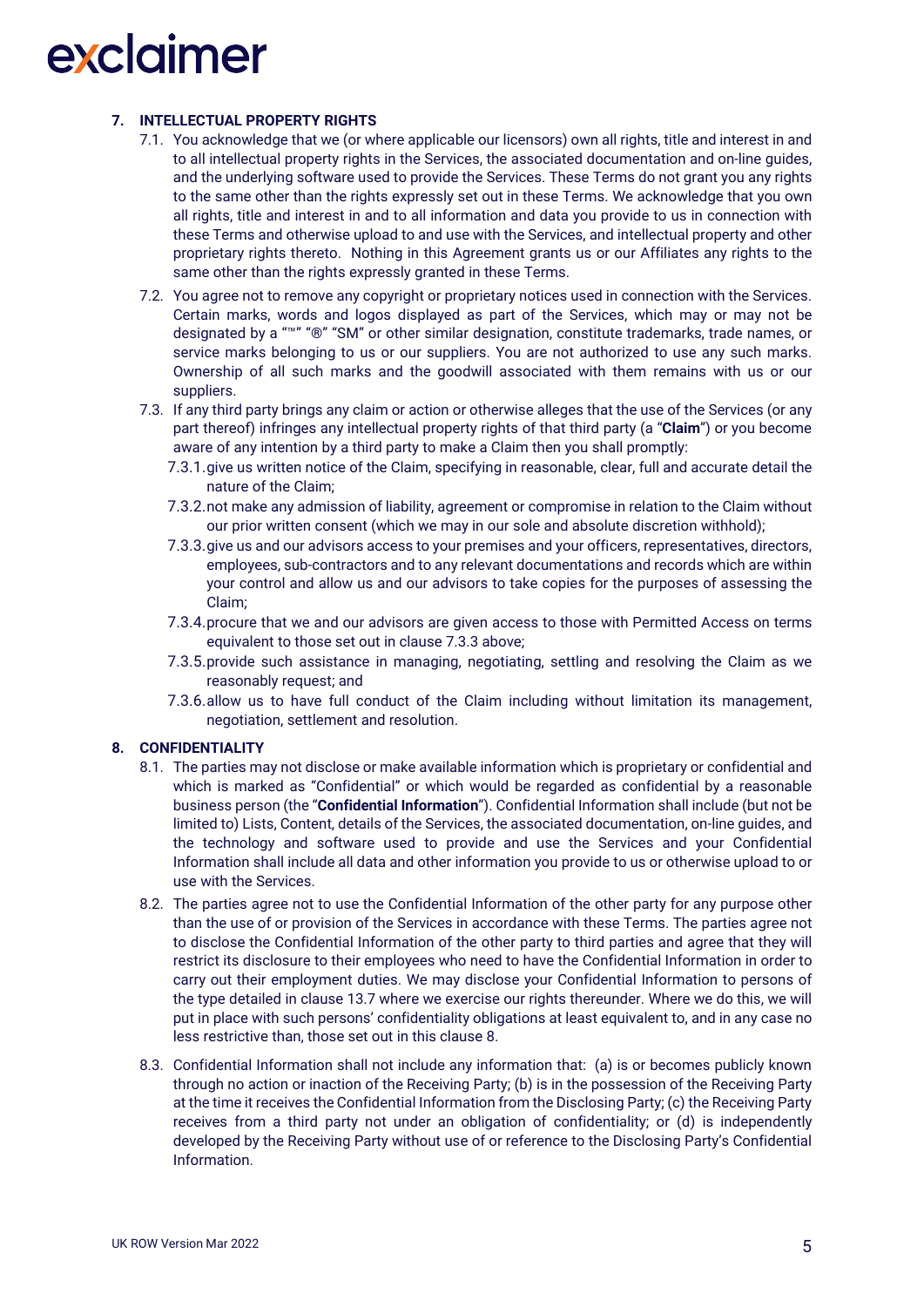#### **9. DATA PROTECTION AND PROCESSING OF CUSTOMER PERSONAL DATA**

- 9.1. The following definitions are used in this clause 9 and the Schedule hereto:
	- **9.1.1. Data Controller, Data Processor, Data Subject, Personal Data, Data Breach, Processing, Processed and Process and appropriate technical and organisational** measures shall have the meaning as defined in the Data Protection Legislation or if there is no such definition in the relevant Data Protection Legislation it shall have the meaning given to the phrase which mostly closely resembles the definition of "data controller" in the GDPR.
	- 9.1.2.**Data Protection Legislation** means in each case as applicable to the activities undertaken by the respective parties under or in connection with these Terms: the UK Data Protection Legislation, the General Data Protection Regulations (EU 2016/679) ("GDPR") and all other legislation and regulatory requirements in force from time to time which apply to a party relating to the use of personal data (including, without limitation, the privacy of electronic communications); and the guidance and codes of practice issued by the relevant data protection or supervisory authority and applicable to a party.
	- 9.1.3.**UK Data Protection Legislation** means all applicable data protection and privacy legislation in force from time to time in the UK including the retained EU law version of the General Data Protection Regulation ((EU) 2016/679) as applicable in the UK; the Data Protection Act 2018; the Privacy and Electronic Communications Directive 2002/58/EC (as updated by Directive 2009/136/EC) and the Privacy and Electronic Communications Regulations 2003 (SI 2003/2426) as amended.
- 9.2. Each of the parties agrees to comply with all applicable requirements of the relevant Data Protection Legislation. This is in addition to, and does not relieve, remove or replace, either of our obligations under the Data Protection Legislation. If you are in the UK or the EEA, the provisions of Schedule 1 shall also apply.
- 9.3. Except as stated below or in the Annexes, we agree that we will not, when performing the Services, process Personal Data outside of the jurisdiction(s) in which the data centre(s) you choose when you set up the Services is / are located, or the jurisdiction(s) in which such other data centre(s) as you may subsequently specify from time to time is / are located.
- 9.4. You warrant to us that you have taken all steps that are required to enable us to process the Personal Data in compliance with all Data Protection Laws and any other applicable laws, enactments, regulations, orders, standards and other similar instruments, including without limitation that you have in place the necessary notices, consents from Data Subjects for you to lawfully transfer their Personal Data to us, or have another appropriate legal basis in place to enable lawful transfer of the Personal Data to us and for us to process use and transfer such personal data in connection with the provision of the Services.
- 9.5. The Data Controller shall indemnify the Data Processor against all liabilities, costs, expenses, damages and losses (including reasonable professional costs and expenses) suffered or incurred by the Data Processor as a result of the Data Controller's breach of its obligations pursuant to clause 9.4 above.
- 9.6. We shall Process Personal Data only in accordance with your lawful instructions, including with regard to transfers of Personal Data to a further third country or an international organisation, unless required to do so by applicable law to which Exclaimer is subject; in such a case, Exclaimer shall inform you of that legal requirement before Processing, unless such applicable law prohibits Exclaimer from so notifying you.

#### **10. SERVICE LEVELS AND WARRANTY**

- 10.1.We shall provide the Services to you with reasonable skill and care in a professional manner. We provide you with a 24 hour contact service in order that you may notify us of any interruptions or any other problems with the Services as set out at [https://www.exclaimer.com/support/software](https://www.exclaimer.com/support/software-maintenance-agreement)[maintenance-agreement](https://www.exclaimer.com/support/software-maintenance-agreement)
- 10.2.The availability of the Services may be affected (and we shall not be liable in such cases) by the following:
	- 10.2.1. hardware or telecommunications failures;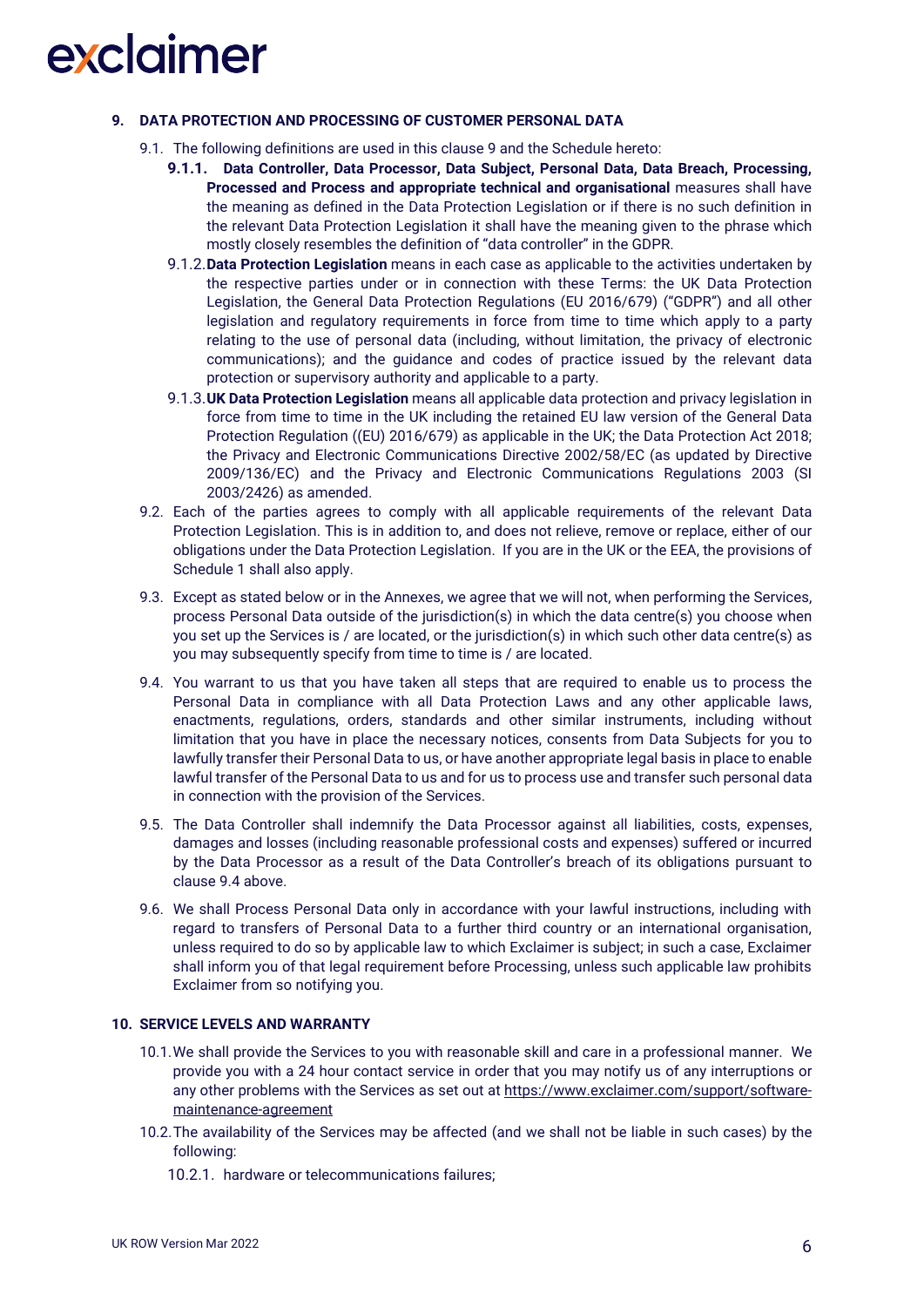- 10.2.2. the effects of the failure or interruption of the Service by third parties such as our platform providers;
- 10.2.3. factors outside our reasonable control;
- 10.2.4. your actions or omissions (including without limitation, breach of your obligations set out in these Terms) or those of any third parties (including but not limited to breaks in the continuity of the electricity supply or of the telecommunications linked to our server); and
- 10.2.5. interruptions to the Service resulting from any request by you.

If the Services are unavailable or defective in any way then to the extent that such defect or unavailability is caused by a breach of these Terms by us, we will, at our expense, use reasonable endeavours to correct any such unavailability or defect promptly. Such correction is your sole and exclusive remedy for i) the unavailability of the Services and ii) any breach of clause 10.1.

- 10.3.Notwithstanding the foregoing, we:
	- 10.3.1. do not warrant that use of the Services will be uninterrupted or error-free; and
	- 10.3.2. are not responsible for any delays, delivery failures, or any other loss or damage resulting from the transfer of data over communications networks and facilities, including without limitation the internet, and you acknowledge that the Services may be subject to limitations, delays and other problems inherent in the use of such communications networks and facilities.
- 10.4.Save as expressly provided for in these Terms, all warranties or conditions of any kind including, but not limited to, the implied warranties or conditions of satisfactory quality and fitness for a particular purpose are excluded.
- 10.5.We provide no assurance or guarantee that the Services will provide a solution to your specific needs.
- 10.6.The Services are not bespoke or tailored to you and we do not warrant that the Services will meet your requirements. We offer no refund where you purchase the Services and then decide that they are not suitable for your requirements or are not required for any reason. We offer a trial service which allows you to evaluate the Services - we recommend you use this prior to purchasing the Services. Where you do not use the trial service to evaluate the suitability of the Services prior to purchase, you will not be entitled to a refund where you decide the Services are not suitable.

#### **11. OUR LIABILITY**

- 11.1.Nothing in these Terms shall limit or exclude our liability for:
	- 11.1.1. death or personal injury caused by negligence;
	- 11.1.2. fraud or fraudulent misrepresentation; or
	- 11.1.3. any other liability which cannot be limited or excluded by applicable law.
- 11.2.Subject to clause 11.1, we shall not be liable to you, whether in contract, tort (including without limitation negligence), for breach of statutory duty, or otherwise, arising under or in connection with these Terms for loss of profits; loss of sales or business, business opportunity or goodwill; loss, corruption or recovery/restoration of data or information; loss of agreements or contracts; loss of anticipated savings; loss of or damage to goodwill; loss of use or corruption of software; or any indirect, special or consequential loss, whether foreseeable or not.
- 11.3.Subject to clauses 11.1 and 11.2, our maximum liability to you per claim or series of connected claims under or in connection with the Full Subscription License, whether in contract, tort (including without limitation negligence), for breach of statutory duty, or otherwise, arising under or in connection with these the Full Subscription License shall be limited to the greater of (a) 125% of the fees paid by you in the 12 months' period preceding the date of the incident(s) giving rise to the relevant claim and (b) £10,000 (ten thousand pounds). Subject to clauses 11.1 and 11.2, in respect of the Trial License, our maximum liability to you in aggregate is limited to £10.
- 11.4.Any email disclaimer texts provided or made available by us to you as part of the Services are purely for example purposes and we do not warrant the legality or accuracy of these examples or accept any liability for them.

#### **12. FORCE MAJEURE**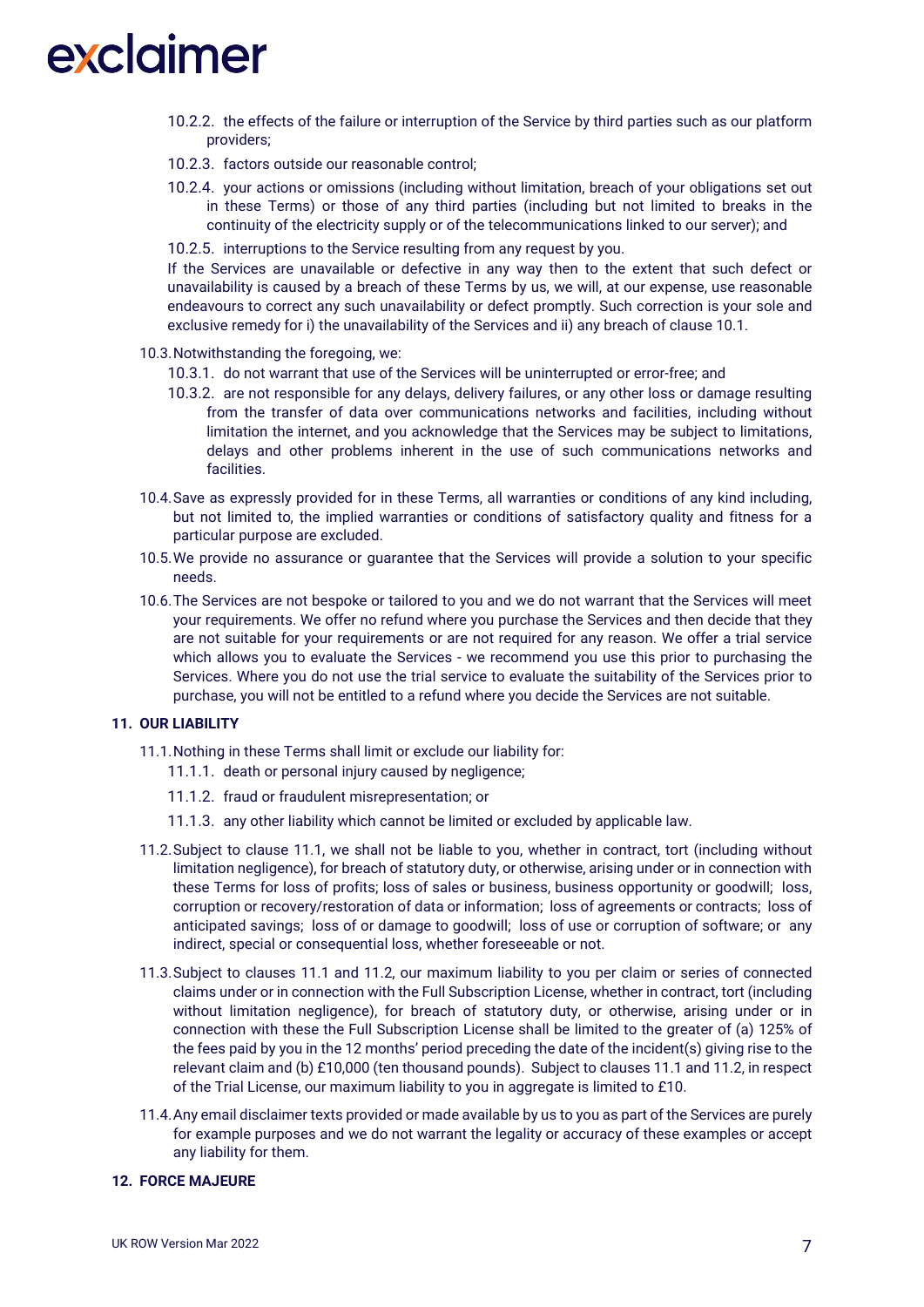- 12.1.Neither party shall be liable or responsible for any failure to perform, or delay in performance of, any of its obligations under these Terms that is caused by an "**Event Outside its Control**" meaning any act or event beyond its reasonable control, including without limitation, failure of public or private telecommunications networks, breakdown or unavailability of computer hardware, software, viruses, hackers, errors, interruptions, bugs and power supply.
- 12.2.If an Event Outside its Control takes place that affects the performance of a party's obligations under these Terms:
	- 12.2.1. that party's obligations under these Terms will be suspended and the time for performance of its obligations will be extended for the duration of the Event Outside its Control; and
	- 12.2.2. it will use its reasonable endeavours to find a solution by which its obligations under these Terms may be performed despite the Event Outside its Control.

#### **13. GENERAL**

- 13.1.No failure or delay by either party in enforcing its rights or remedies shall prejudice or restrict any rights or remedies available to it. No waiver of any rights or remedies available to a party or of any breach of any contractual terms by the other party shall be valid unless in writing signed by each party's directors or equivalent officer. A waiver shall not be deemed a waiver of any subsequent breach or default.
- 13.2.Subject to clause 4.3, we may amend these Terms from time to time. All revised Terms will be published on our website at <https://www.exclaimer.com/company/legal/eula> and shall be effective immediately on publication. If you do not agree with the revisions made to our Terms, you will have the right to terminate your subscription by giving us 30 days' notice in writing any time thereafter.
- 13.3.The parties agree to comply with all applicable anti-bribery, corruption and anti-money laundering laws and regulations.
- 13.4.Save as set out in clause 4.3 and 13.2, no variation of these Terms shall be effective unless in writing and signed by the parties (or their appointed representatives).
- 13.5.If any provision or part-provision of these Terms is or becomes invalid, illegal or unenforceable, it shall be deemed modified to the minimum extent necessary to make it valid, legal and enforceable. If such modification is not possible, the relevant provision or part-provision shall be deemed deleted. Any modification to or deletion of a provision or part-provision under this clause shall not affect the validity and enforceability of the rest of these Terms.
- 13.6.These Terms are personal to you and you shall not assign, transfer, mortgage, charge, subcontract, declare a trust over or deal in any other manner with any of your rights and obligations under these Terms.
- 13.7.We may at any time assign, transfer, mortgage, charge, subcontract, declare a trust over or deal in any other manner with any or all of our rights under these Terms. Where we subcontract any element of the Services, we shall be responsible for the acts and omissions of our subcontractors as if they were our own. You agree that you shall, on request, provide reasonable assistance to us as required to give effect to this clause 13.7.
- 13.8.Unless expressly stated to the contrary in these Terms (including without limitation under clause 13.2), all notices given to a party under or in connection with these Terms shall be in writing and shall be delivered by hand, by pre-paid postal delivery or by pre-paid courier at its registered office (if a company) or its principal place of business (in any other case). Notices shall be deemed to have been received:
	- 13.8.1. when delivered, if delivered by hand or by courier; or
	- 13.8.2. on the fourth day after posting if sent by pre-paid postal delivery; or
	- 13.8.3. on the tenth day after posting, if posted by airmail.

This clause does not apply to the service of any proceedings or other documents in any legal action or, where applicable, any arbitration or other method of dispute resolution.

- 13.9.No one other than a party to these Terms, their successors and permitted assignees, shall have any right to enforce any of the Terms.
- 13.10. These Terms and the fee details referred to in clause 4 contain the whole agreement between you and us in relation to their subject matter and supersede all prior agreements, promises, assurances, warranties, representations, arrangements and understandings between you and us relating to that subject matter.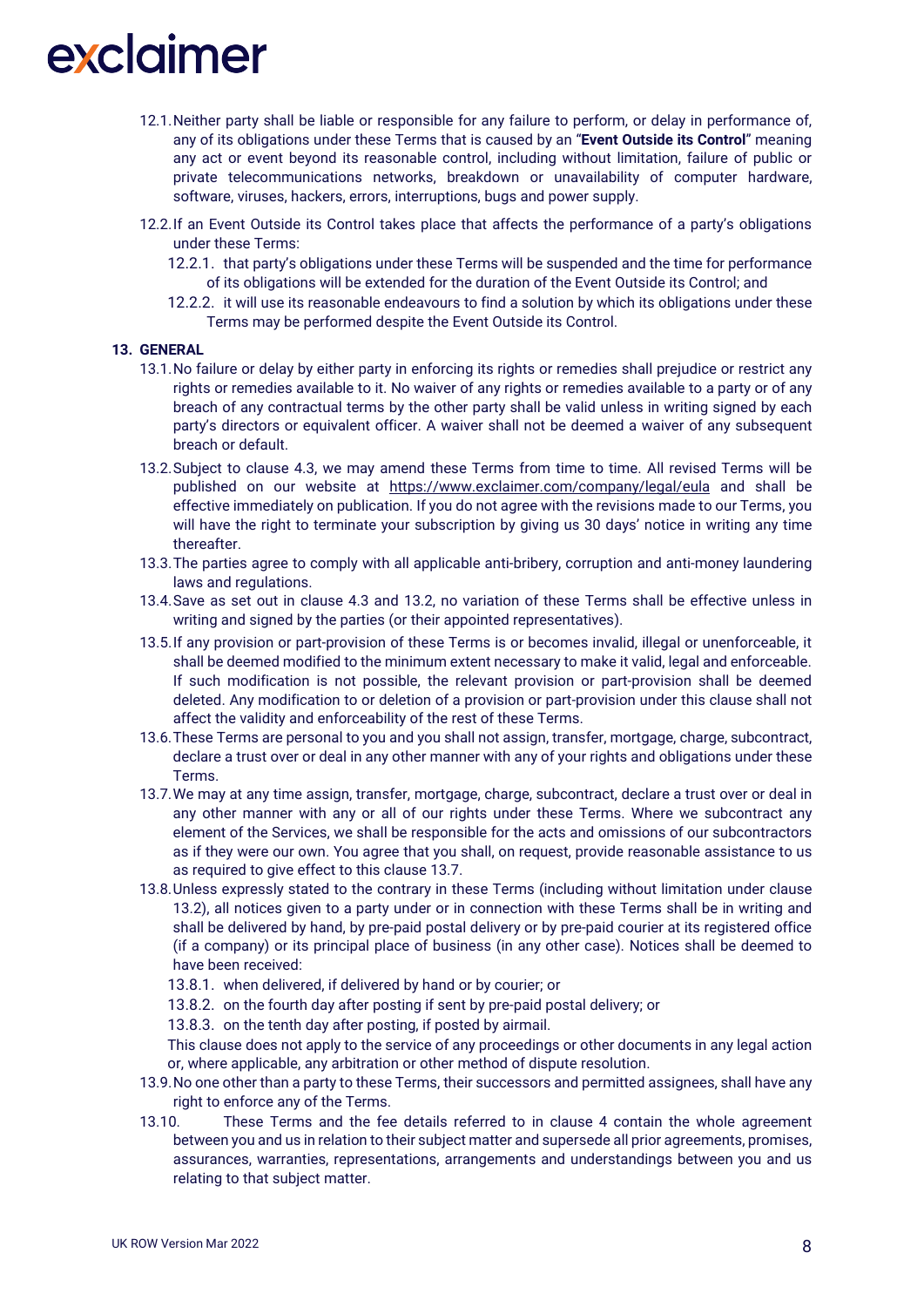- 13.11. Each party agrees that it shall have no remedies in respect of any statement, representation, assurance or warranty (whether made innocently or negligently) that is not set out in these Terms. Each party agrees that it shall have no claim for innocent or negligent misrepresentation or negligent misstatement based on any statement in these Terms.
- 13.12. Nothing in these Terms is intended to, or shall be deemed to, establish any partnership or joint venture between any of the parties, constitute any party the agent of another party, nor authorise any party to make or enter into any commitments for or on behalf of any other party.
- 13.13. The parties hereby agree that these Terms and any dispute or claim (including without limitation non-contractual disputes or claims) arising out of or in connection with these Terms or their subject matter or formation shall be governed by and construed in accordance with the laws of England. The parties hereby irrevocably submit to the exclusive jurisdiction of the English courts to settle any dispute or claim (including without limitation-contractual disputes or claims) arising out of or in connection with these Terms or their subject matter or formation.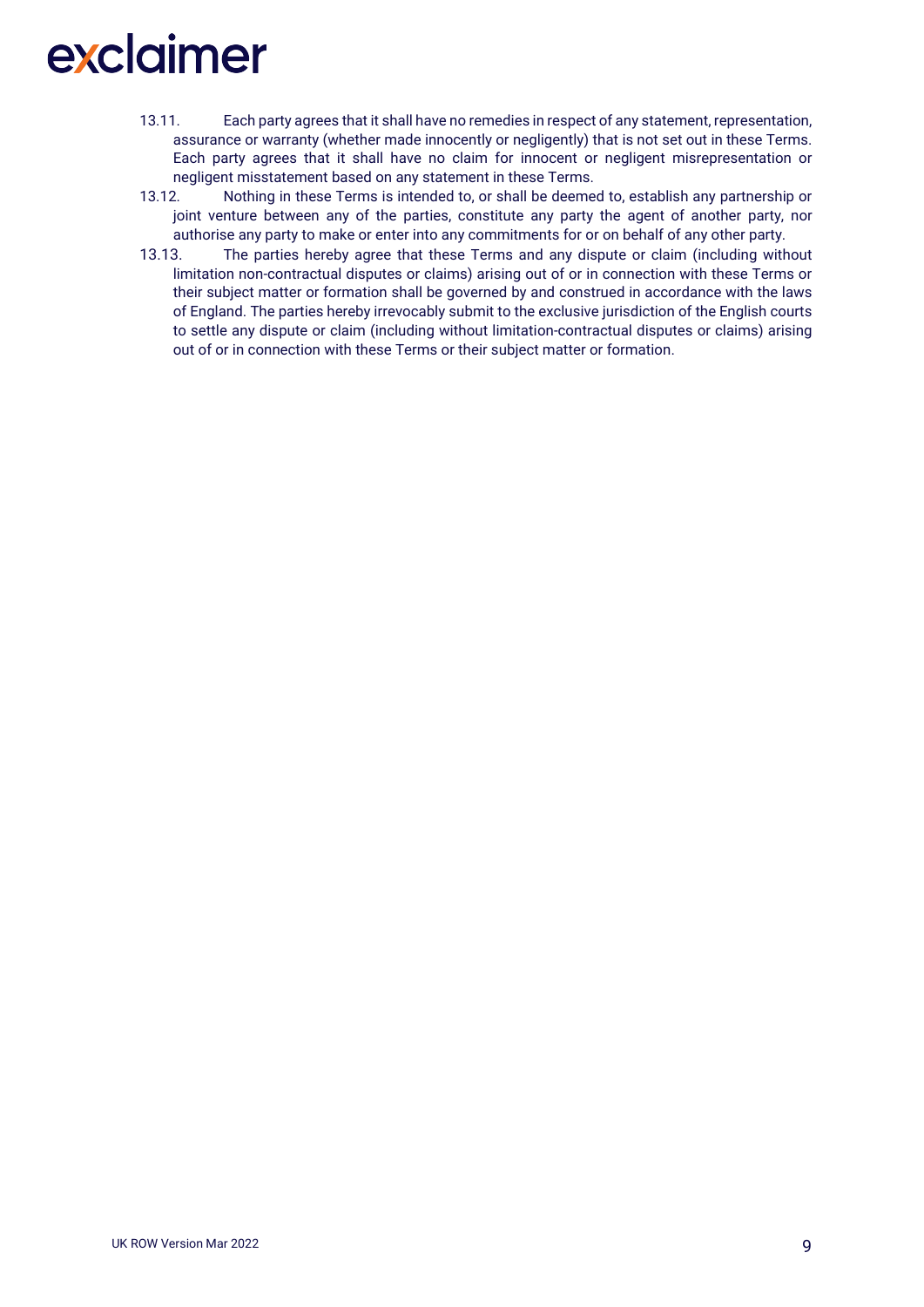### **SCHEDULE 1 DATA PROCESSING AGREEMENT**

**Data exporter:** You, the Customer using the Services

Your Role: Date Controller

#### **Data importer:**

**Name:** Exclaimer Limited **Address:** 250 Fowler Avenue, Farnborough, Hampshire GU14 7JP, UK **Contact person for Personal Data matters:** [dpo@exclaimer.com](mailto:dpo@exclaimer.com)

**Activities relevant to the data transferred under this Schedule:** Provision of the Services by Exclaimer.

#### **Our Role:** Data Processor

You and we acknowledge that for the purposes of the Data Protection Legislation, you are the Data Controller and we are the Data Processor in respect of any Personal Data processed in connection with the Services. The following provisions shall apply when applicable as stated in Clause 9.

- 1. You shall comply with all obligations, responsibilities and duties imposed on you by the Data Protection Legislation in respect of any Personal Data which you pass to us.
- 2. We shall Process Personal Data only in accordance with your lawful instructions, including with regard to transfers of Personal Data to a further third country or an international organisation, unless required to do so by applicable law to which we are subject; in which case, we shall inform you of that legal requirement before Processing, unless such applicable law prohibits us from so notifying you.
- 3. We may disclose your personal data to courts, government agencies and other third parties as and to the extent required by law; and maintain a record of its processing activities in accordance with Article 30 of the UK GDPR.
- 4. Taking into account the state of the art, the costs of implementation and the nature, scope, context and purposes of processing as well as the risk of varying likelihood and severity for the rights and freedoms of natural persons, we shall implement appropriate technical and organisational measures to ensure a level of security appropriate to the risk as set out in Annex II.
- 5. We shall take steps to ensure that any person acting under our authority who have access to Personal Data does not Process them except in accordance with the instructions from you unless he or she is required to do so by applicable law.
- 6. We shall ensure that all personnel who have access to and/or Process your Personal Data are obliged to keep such Personal Data confidential.
- 7. We may engage the services of third parties (Sub-Processors) for carrying out specific processing tasks. Annex III sets out the ones we have already appointed.
- 8. Where Exclaimer engages a Sub-Processor for carrying out specific Processing activities on your behalf, the same data protection obligations as set out in these Terms (including this Schedule) shall be imposed on that Sub-Processor by way of a contract, in particular providing sufficient assurances to implement appropriate technical and organisational measures in such a manner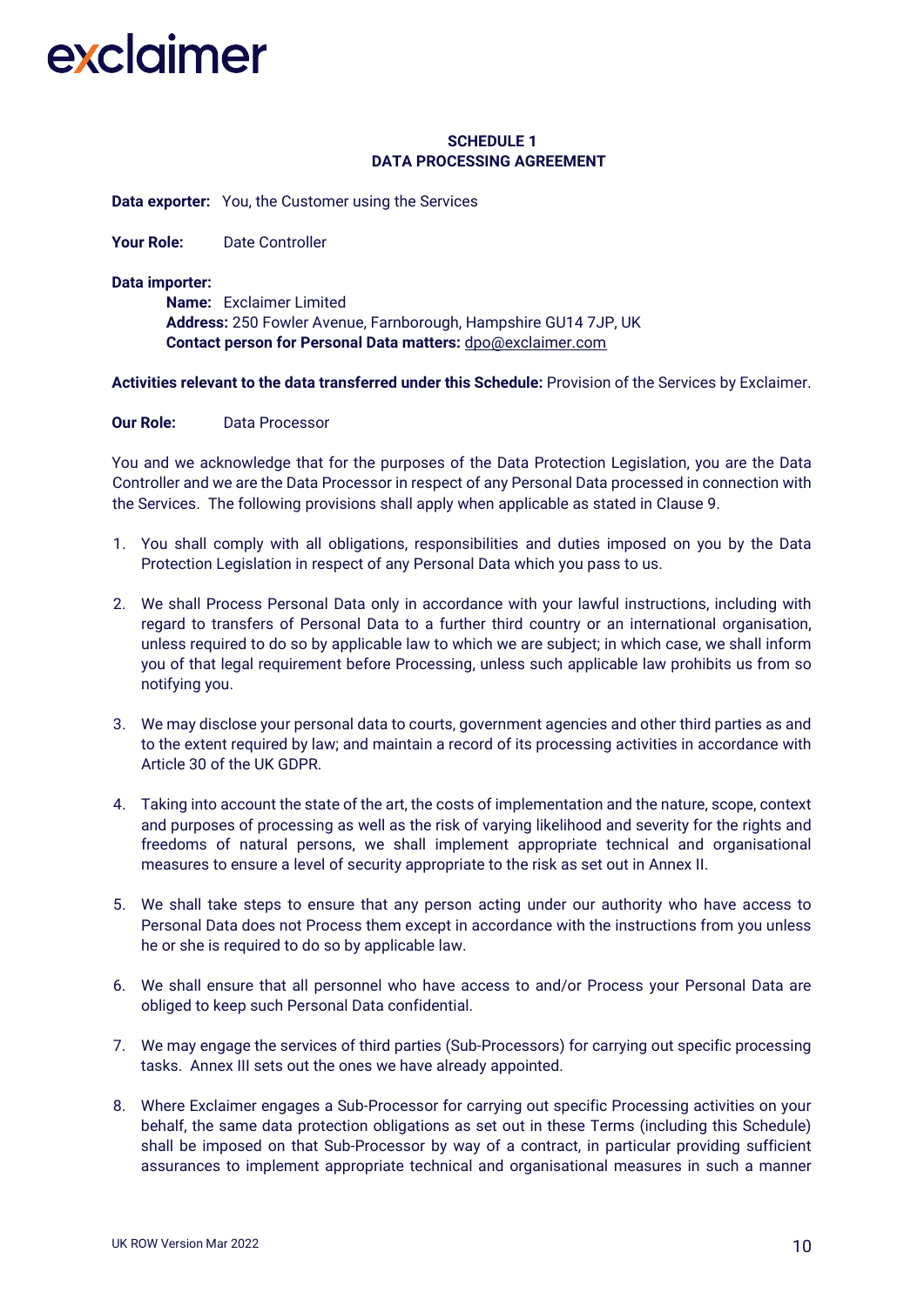that the Processing will meet the requirements of Data Protection Legislation. We shall remain fully liable to you for all the acts and omissions of each Sub-Processor as if they were our own.

- 9. Taking into account the nature of the Processing, we shall assist you by appropriate technical and organisational measures, insofar as this is possible, for the fulfilment of your obligation to respond to requests for exercising a Data Subject's rights laid down in Chapter III of the UK Data Protection Legislation. The data subject's rights in Chapter III of the UK Data Protection Legislation are the right to receive transparency information, the right of access, the right to rectification, the right to erasure, the right to restrict processing, the right to data portability, the right to object and the right not to be subjected to automated decision-making.
- 10. We shall assist you in ensuring compliance with your obligations pursuant to Articles 32 to 36 of the UK Data Protection Legislation taking into account the nature of Processing and the information available to us. The obligations pursuant to Articles 32 to 36 of the UK Data Protection Legislation are security of processing, notification of a personal data breach to the supervisory authority, communication of a Data Breach to the data subject, data protection impact assessments and prior consultation with the supervisory authority.
- 11. We shall unless otherwise instructed by you or as required by applicable law:
	- (a) within no more than 180 days after termination of your subscription, delete all Personal Data processed on your behalf; and
	- (b) ensure that we have not kept any copy of any Personal Data unless required to do so by applicable laws.
- 12. Upon your written request, we agree to provide sufficient information (to the extent that such information is within our control and we are not precluded from disclosing it by applicable law, a duty of confidentiality, or any other obligation owed to a third party) to demonstrate our compliance with the obligations laid down in these Terms and applicable Data Protection Laws. Such information shall be deemed to be confidential. You agree that for the purposes of any request you may have in this regard, we may provide you with information relating to our ISO 27001 certification and annual testing thereto which shall ordinarily satisfy your request for information and /or audit or inspection. If despite this, you, acting reasonably and with appropriate evidence, need to audit us to verify our compliance, we agree to allow you to conduct a data processing audit provided that you give us at least 30 days' prior notice in writing. Such audit must be carried out by an independent third party with a good market reputation, experience, and competence who is subject to the same duties of confidentiality as you are under these Terms to carry out data processing audits and confirmed by both you and us acting reasonably.
- 13. You shall bear the full costs of the audit and our costs for any reasonable requests for access to our relevant records, files, computer, or other communication systems, for the purposes of reviewing our compliance with the Data Protection Laws.
- 14. We shall notify you within 48 hours if we are contacted by a Data Subject seeking to exercise one or more of the Data Subject's rights as laid down in Data Protection Legislation in respect of their information contained in Personal Data, or raises any concern or complaint about how we or you have handled their information contained in Personal Data
- 15. We shall provide you with full co-operation and assistance in relation to any request made by a Data Subject regarding the Data Subject's rights in their Personal Data set out in the Data Protection Legislation in respect of their information contained in Personal Data.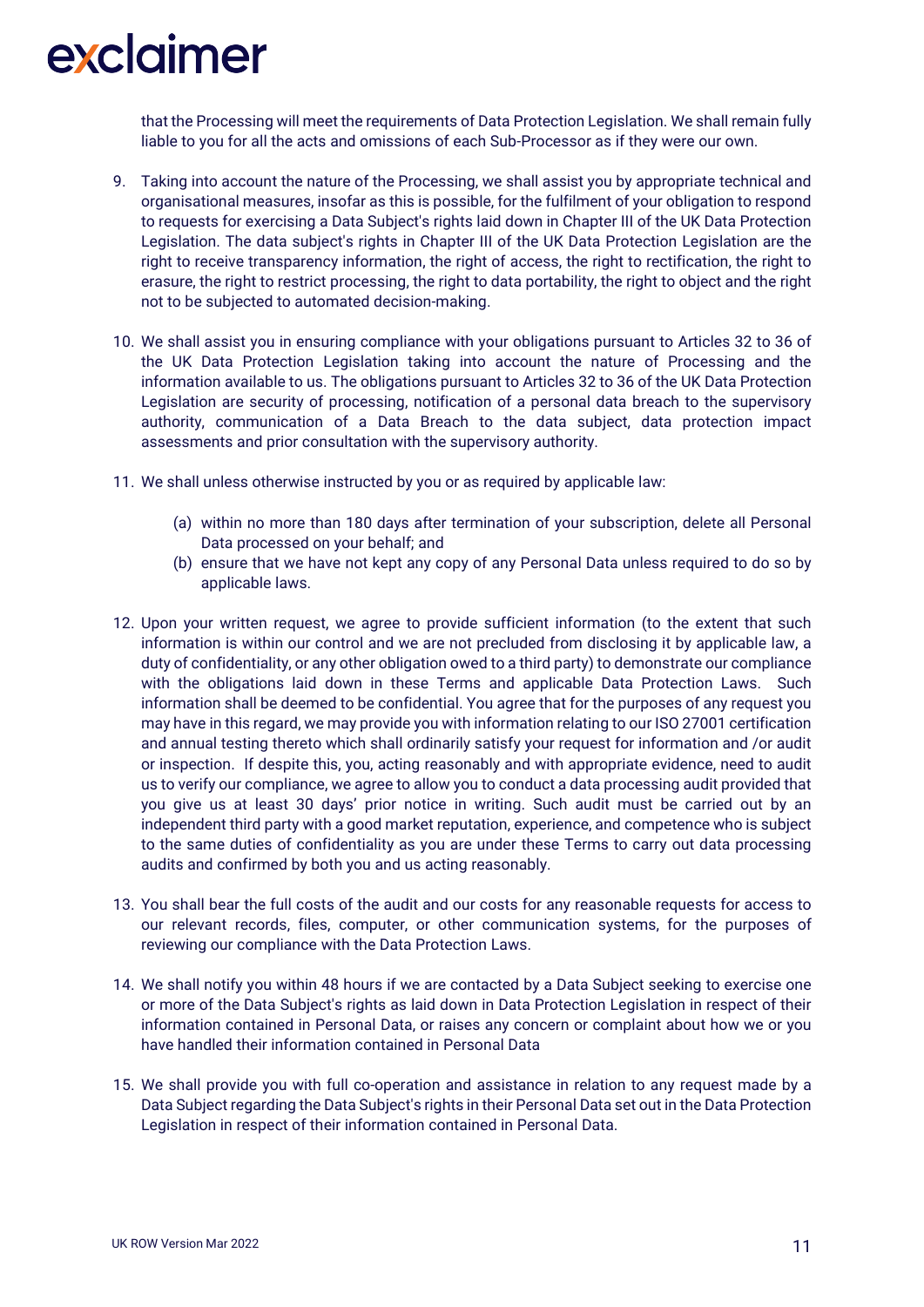- 16. Save as expressly provided for in these Terms, we shall not disclose Personal Data to any Data Subject or to any other person without your prior written consent.
- 17. In the event of any actual or suspected Data Breach concerning your Personal Data, we shall notify you promptly, and in any case, within forty-eight (48) hours) of becoming aware and shall provide you with full assistance and co-operation in relation to same.
- 18. **Processing of Your Personal Data:** Annex 1 sets out the processing activities and how we handle your Personal Data.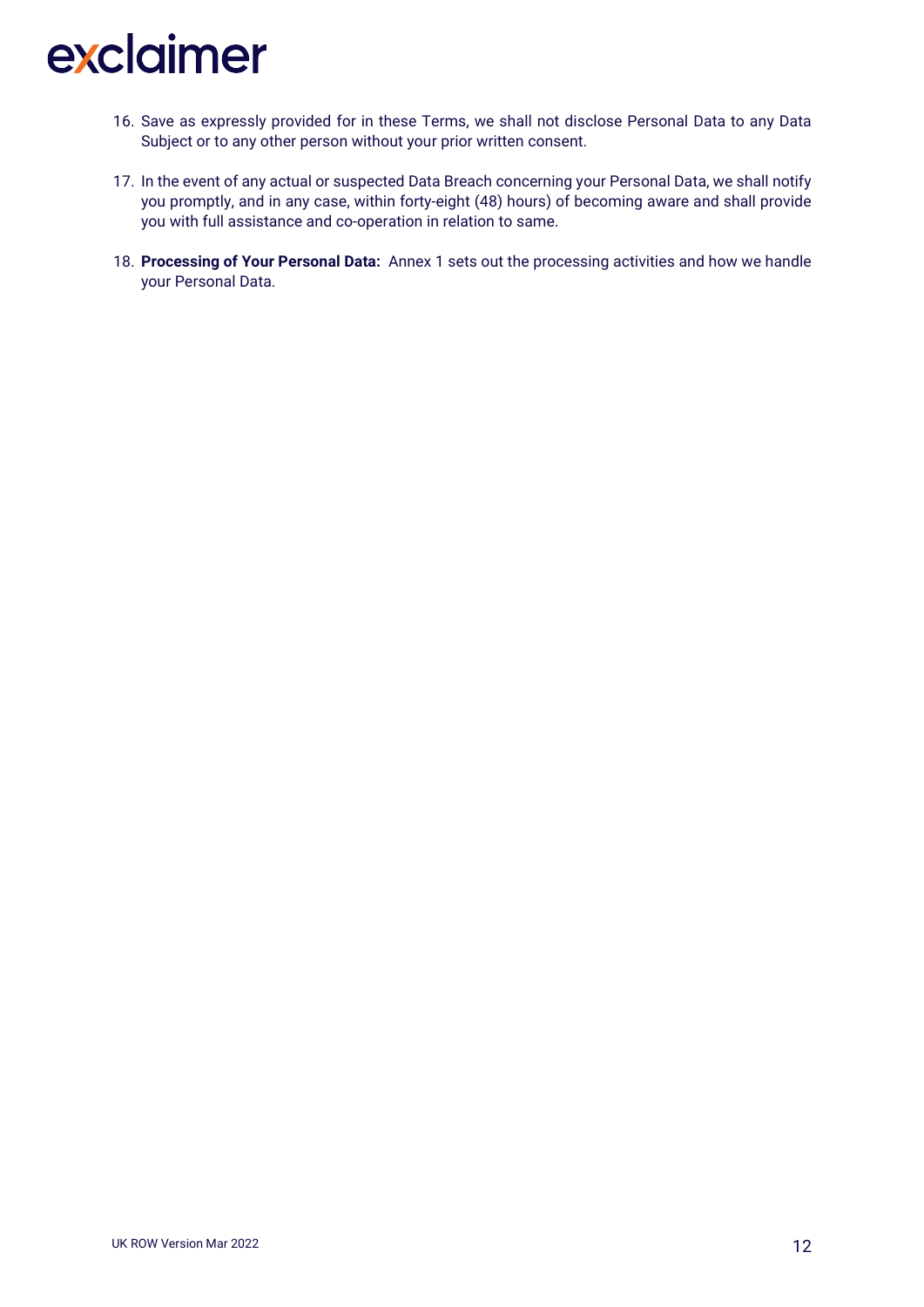### **Annex 1 Processing Services**

| <b>SCOPE AND PURPOSE</b><br>OF PROCESSING                                                    | We will process Personal Data provided by you or collected by us in order to manage your account<br>with us. And to fulfil our contractual obligations to you. We may also process Personal Data to<br>analyse trends and to track your usages of and interactions with our Services to the extent<br>necessary for our legitimate interest in developing and improving our Services and providing you<br>with more relevant content and service offerings.<br>We will process the Personal Data for the duration of the period in which we provide Services to you.                                                                                                                                                                                                                                                                                                                                                                                                                  |  |  |  |  |
|----------------------------------------------------------------------------------------------|---------------------------------------------------------------------------------------------------------------------------------------------------------------------------------------------------------------------------------------------------------------------------------------------------------------------------------------------------------------------------------------------------------------------------------------------------------------------------------------------------------------------------------------------------------------------------------------------------------------------------------------------------------------------------------------------------------------------------------------------------------------------------------------------------------------------------------------------------------------------------------------------------------------------------------------------------------------------------------------|--|--|--|--|
| <b>CATEGORIES OF DATA</b><br><b>SUBJECTS AND</b><br><b>PERSONAL</b><br><b>DATA PROCESSED</b> | Personal Data provided by you to us or collected by us in order to manage your account. This<br>includes the following:<br>$\bullet$<br>Customer name.<br>Customer email address.<br>Customer business address.<br>Customer telephone number.<br>Customer credit card or direct debit information.                                                                                                                                                                                                                                                                                                                                                                                                                                                                                                                                                                                                                                                                                    |  |  |  |  |
|                                                                                              | Debit/Credit card name.<br>Debit/Credit card type.<br>DebitCredit card expiry date.<br>Debit/Credit card number.                                                                                                                                                                                                                                                                                                                                                                                                                                                                                                                                                                                                                                                                                                                                                                                                                                                                      |  |  |  |  |
|                                                                                              | Where you log a technical support case, we will process the name and contact details of the user<br>logging the case and the other users involved in the case. If we are provided access to email content<br>by you (with your express permission having been granted), we will have access to any Personal<br>Data set out in that email.<br>Personal Data provided by you to us or collected by us in order to provide the Services. This includes<br>data aggregated from your Active Directory or Google Directory or from Lists and Content such as:<br>Sender's/Recipient's First, Last and Full name.<br>Sender's/Recipient's business address.<br>Sender's/Recipient's company name.<br>Sender's/Recipient's telephone number.<br>Sender's/Recipient's email address.<br>Sender's email subject line and content information for the inclusion of the<br>signature block.<br>Any other information that you expose to us via Custom Attributes within the<br>signature block. |  |  |  |  |
|                                                                                              | No sensitive data is processed by us unless you include it in the Content of emails.                                                                                                                                                                                                                                                                                                                                                                                                                                                                                                                                                                                                                                                                                                                                                                                                                                                                                                  |  |  |  |  |
| <b>NATURE OF</b><br><b>PROCESSING</b>                                                        | Personal Data provided by you to us or collected by us in order to manage your account is stored for<br>the duration of your relationship with us.<br>Where you log a technical support case, the data relating to the case is stored within our CRM.<br>Personal Data provided by you to us or collected by us in order to provide the Service(s) is<br>aggregated from your Active Directory or Google Directory and stored. This stored copy of the data<br>is then used during the processing of the signature block prior to inclusion within the signature. This<br>data is held separately from the main signature block, with the signature block being deleted once it<br>has been included within the email. The aggregated data is stored for the duration of your<br>relationship with us, after which time it is deleted in its entirety.                                                                                                                                |  |  |  |  |
| <b>SUBPROCESSORS</b>                                                                         | The data centre that runs the Exclaimer Email Signature Service is owned and operated by a sub-<br>processor named in Annex 3. We also use CRM and other systems of third parties to assist us in<br>providing the Services to you as stated in Annex 3                                                                                                                                                                                                                                                                                                                                                                                                                                                                                                                                                                                                                                                                                                                               |  |  |  |  |
| <b>DURATION AND</b><br>FREQUENCY OF<br><b>PROCESSING</b>                                     | Only for the duration of your subscription to the Service and frequency is determined by the number<br>of emails/surveys sent by you through our data centre.                                                                                                                                                                                                                                                                                                                                                                                                                                                                                                                                                                                                                                                                                                                                                                                                                         |  |  |  |  |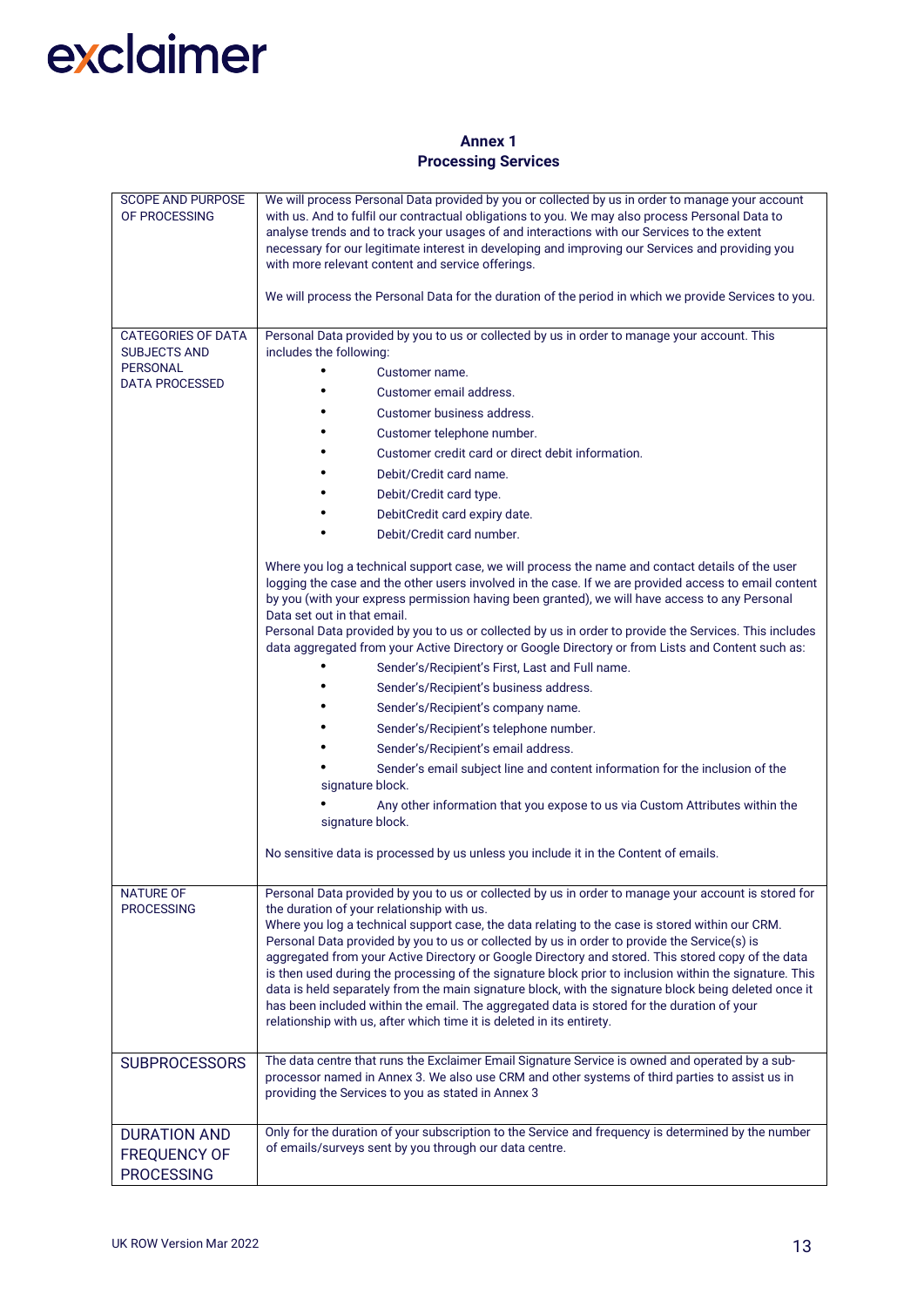| CONTACT | dpo@exclaimer.com or write to us at FAO DPO, 250 Fowler Avenue, Farnborough, Hampshire GU14<br>7JP.UK |
|---------|-------------------------------------------------------------------------------------------------------|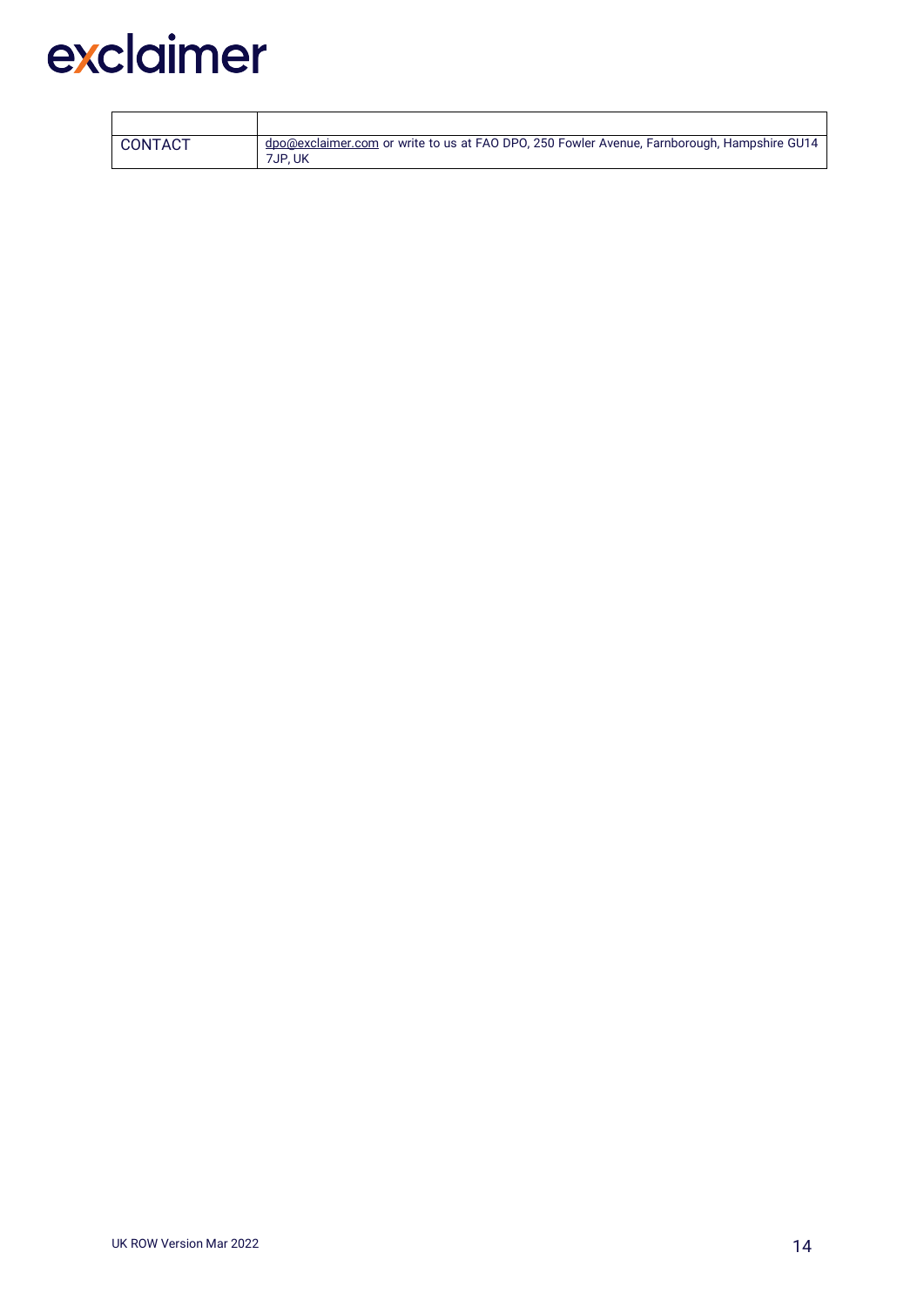r

### **ANNEX 2**

### **Technical and Organisational measures to ensure the security of your**

### **Personal Data implemented by Exclaimer:**

| <b>Security Requirement</b>                                                                                                                                                                                                                                                                                                                                                                 | How Data Importer implements security measures                                                                                                                                                                                                                                                                                                                                                                                                                                                                         |  |  |  |
|---------------------------------------------------------------------------------------------------------------------------------------------------------------------------------------------------------------------------------------------------------------------------------------------------------------------------------------------------------------------------------------------|------------------------------------------------------------------------------------------------------------------------------------------------------------------------------------------------------------------------------------------------------------------------------------------------------------------------------------------------------------------------------------------------------------------------------------------------------------------------------------------------------------------------|--|--|--|
| Physical access control measures to prevent<br>unauthorized persons from gaining access to<br>Processing systems or premises where Personal<br>Data are Processed or used.                                                                                                                                                                                                                  | Card access control system with documentation of key holders.<br>Security patrolled business park.<br>Physical security service inside building.<br>Monitored alarm system.<br>CCTV.<br>Locked server room with authorized personnel access only.                                                                                                                                                                                                                                                                      |  |  |  |
| Access control measures to prevent Processing<br>systems from being used without authorization.<br>Including Importer's representatives access<br>permissions segregation to Processing systems<br>and Personal Data such as read, copy, modify,<br>delete.                                                                                                                                 | Individual user log-in to corporate network.<br>All development, staging, production systems are located within secure Data<br>Centres.<br>Access to production level infrastructure per tenancy is limited to secure<br>certificate endpoint.<br>Processors Password policy procedures are regulated by Password Policy.<br>Automatic password-protected blocking of computer after a certain period of time<br>without user activity.                                                                                |  |  |  |
| Transmission control measures taken in by<br>Importer and Exporter to ensure that Personal<br>Data cannot be read, copied, modified or removed<br>without authorization during electronic<br>transmission or transport, and that it is possible<br>to check and establish to which bodies the<br>transfer of Personal Information by means of data<br>transmission facilities is envisaged. | Encrypted access via TLS<br>Hard drive encryption of all processor employee machines used to facilitate<br>business performance protected by Bitlocker.<br>Locked server room at Processor's premises with authorized personnel access<br>only.                                                                                                                                                                                                                                                                        |  |  |  |
| Describe the measures of input control to ensure<br>that it is possible to check and establish whether<br>and by whom Personal Data have been entered<br>into Processing systems, modified or removed.                                                                                                                                                                                      | Access rights.<br>Functional responsibilities.                                                                                                                                                                                                                                                                                                                                                                                                                                                                         |  |  |  |
| Assignment control measures Importer takes to<br>ensure that, in the case of commissioned<br>Processing, the Personal Information are<br>Processed strictly in accordance with the<br>instructions of the principal.                                                                                                                                                                        | Training of all Processor's representatives involved in Personal Data Processing<br>for technical and organizational security measures. Follow-up training at regular<br>intervals.<br>Specific clauses in Contractor/Employment agreements with all Processor's<br>representatives, such as: The Right for Work Results, Confidentiality, Policies and<br>work processes, Non-compete, Non Disclosure.<br>Appointment<br>of contact person<br>charge<br><i>in</i><br>οf<br>data<br>protection<br>(dpo@exclaimer.com). |  |  |  |
| Availability control measures Importer applies to<br>ensure that Personal Data are protected from<br>accidental destruction or loss.                                                                                                                                                                                                                                                        | Replication/Back-up processes.<br>Active/Active and regional Data Centres.<br>Centralized virus protection and firewall at Processor's infrastructure<br>Air conditioning for work and server/network environment.<br>Fire alarm system.<br>Monitored alarm system.<br>CCTV.<br>Contingency plans.                                                                                                                                                                                                                     |  |  |  |
| Measures of pseudonymisation and encryption of<br>personal data                                                                                                                                                                                                                                                                                                                             | All data at rest is encrypted.<br>Data in transit encrypted via TLS between user end-points and core services.<br>Pseudonymisation techniques assigned to all data sat within queues or at rest.                                                                                                                                                                                                                                                                                                                       |  |  |  |
| Measures for ensuring ongoing confidentiality,<br>integrity, availability and resilience of processing<br>systems and services                                                                                                                                                                                                                                                              | Data Protection Officer, CTO and Director of Technical Services meet regularly to<br>review current processes and risk register.<br>Regular Penetration tests carried out on infrastructure and application (service<br>and code level).<br>3rd party IDS and Cloud Native security products built into solution.                                                                                                                                                                                                      |  |  |  |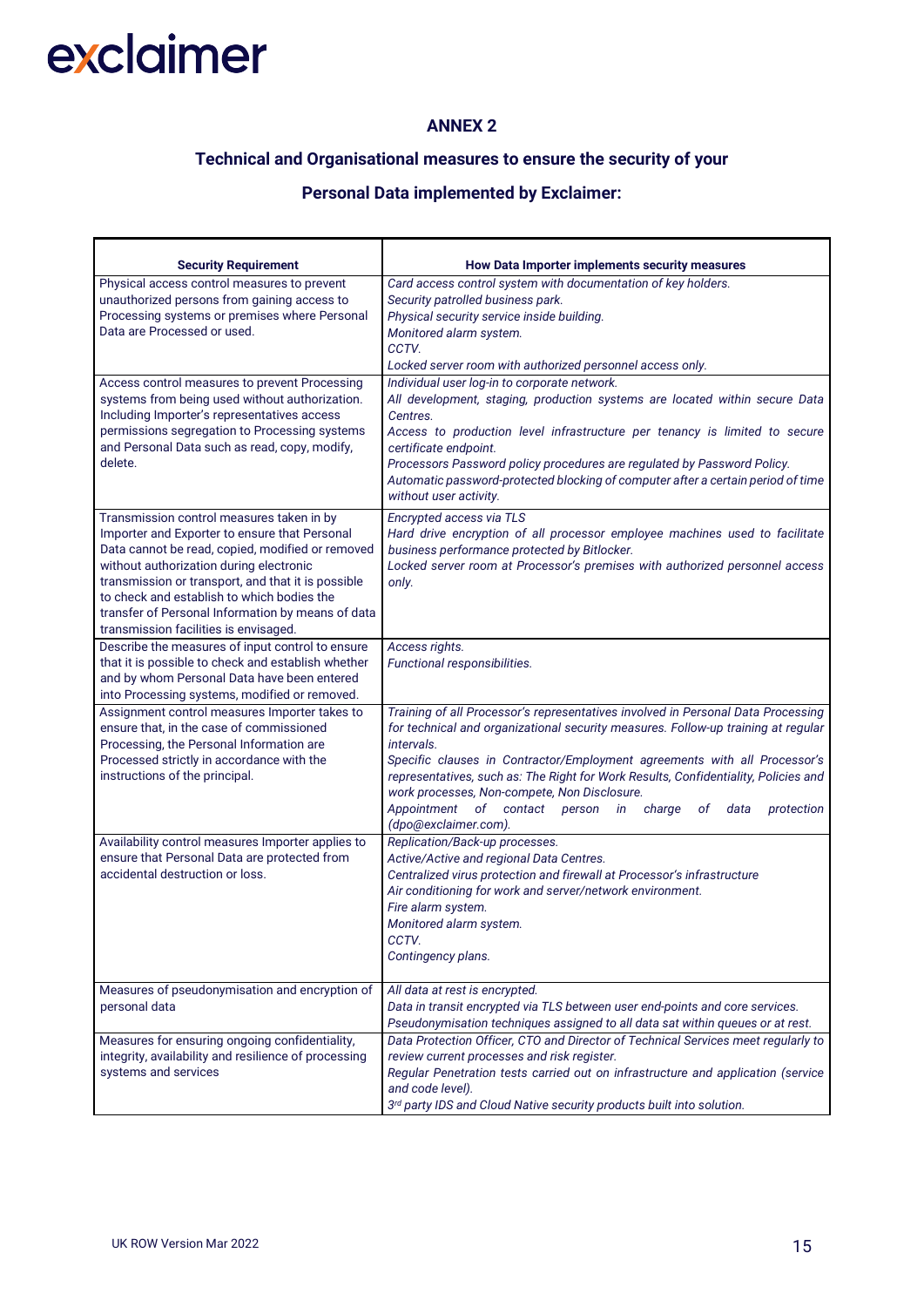| Measures for ensuring the ability to restore the                              | Multiple data centres operate in an active/active configuration.                              |  |  |  |
|-------------------------------------------------------------------------------|-----------------------------------------------------------------------------------------------|--|--|--|
| availability and access to personal data in a timely                          | All personal data is aggregated across all per-geo data centres.                              |  |  |  |
| manner in the event of a physical or technical                                |                                                                                               |  |  |  |
| incident                                                                      |                                                                                               |  |  |  |
|                                                                               |                                                                                               |  |  |  |
| Processes for regularly testing, assessing and                                | 3rd party assessments of our security process and policies as part of our various             |  |  |  |
| evaluating the effectiveness of technical and                                 | ISO accreditations.                                                                           |  |  |  |
| organisational measures in order to ensure the                                | Regular management reviews of process and risk register.                                      |  |  |  |
| security of the processing                                                    | Tooling to ensure adherence to process and policies, including but not limited to             |  |  |  |
|                                                                               | IDS, automated compliance tools, Managed Detection and Response systems and                   |  |  |  |
| Measures for user identification and authorisation                            | Zero Trust Access systems.<br>MFA coupled with Zero trust.                                    |  |  |  |
|                                                                               |                                                                                               |  |  |  |
|                                                                               |                                                                                               |  |  |  |
| Measures for the protection of data during                                    | TLS Encryption at all points of transmission, including between internal services.            |  |  |  |
| transmission                                                                  |                                                                                               |  |  |  |
| Measures for the protection of data during storage                            | Data storage can only be accessed by internal services, all of which are protected            |  |  |  |
|                                                                               | by secured MFA access.                                                                        |  |  |  |
|                                                                               | Secure and encrypted transmission of data prior to storage.                                   |  |  |  |
|                                                                               | Storage technologies that incorporate encryption as standard.                                 |  |  |  |
|                                                                               | Customers only have access to their own data based on secure authentication                   |  |  |  |
|                                                                               | and authorisation.                                                                            |  |  |  |
| Measures for ensuring physical security of                                    | Access controls at all Data Centres and Exclaimer offices.                                    |  |  |  |
| locations at which personal data are processed                                | Secure door access, which is recorded and regularly reviewed.                                 |  |  |  |
|                                                                               | Camera surveillance and 24/7 security guard patrols in place.                                 |  |  |  |
| Measures for ensuring events logging                                          | 3rd party tooling to ensure all external events are logged.                                   |  |  |  |
|                                                                               | In product logging of all key events.                                                         |  |  |  |
| Measures for ensuring system configuration,                                   | New tenancies are created using standard image which is regularly checked                     |  |  |  |
| including default configuration                                               | against a baseline.                                                                           |  |  |  |
|                                                                               | All delivery pipelines update default configurations where necessary, ensuring                |  |  |  |
|                                                                               | built-in security and compliance to standard images.                                          |  |  |  |
| Measures for internal IT<br>and<br>ा<br>security<br>governance and management | Accredited to ISO27001 & 27018.                                                               |  |  |  |
|                                                                               | Robust process, policies and tooling to ensure compliance.                                    |  |  |  |
|                                                                               |                                                                                               |  |  |  |
| Measures for certification/assurance of processes                             | Regular external 3rd party penetration testing of product and infrastructure (on              |  |  |  |
| and products                                                                  | material infrastructure change, product change or annually).                                  |  |  |  |
|                                                                               | 3rd party quarterly assessment of compliance to process and certifications.                   |  |  |  |
|                                                                               | Real-time tooling notifications on compliance to process and certifications.                  |  |  |  |
| Measures for ensuring data minimisation                                       | Independent audit and product peer review of all data collected.                              |  |  |  |
|                                                                               |                                                                                               |  |  |  |
| Measures for ensuring data quality                                            | Independent teams assess multiple streams of data, with a focus on quality. Any               |  |  |  |
|                                                                               | quality issues are fed back into the process and resolved promptly.                           |  |  |  |
| Measures for ensuring limited data retention                                  | All data storage retention timeframes are regularly reviewed and assessed.                    |  |  |  |
|                                                                               | Audits of data storage are conducted by independent teams to ensure adherence<br>to policies. |  |  |  |
| Measures for ensuring accountability                                          | All core processes and procedures are owned by senior members of Exclaimer.                   |  |  |  |
|                                                                               | All employees, contractual sub processors or other service providers are                      |  |  |  |
|                                                                               | contractually bound to respect the confidential nature of all sensitive information.          |  |  |  |
| Measures for allowing data portability<br>and                                 | All data stored can be easily recreated from customers own store. Export and                  |  |  |  |
| ensuring erasure                                                              | import routines exist across core data points.                                                |  |  |  |
|                                                                               | Data erasure policies exist as part of our wider information security policies.               |  |  |  |